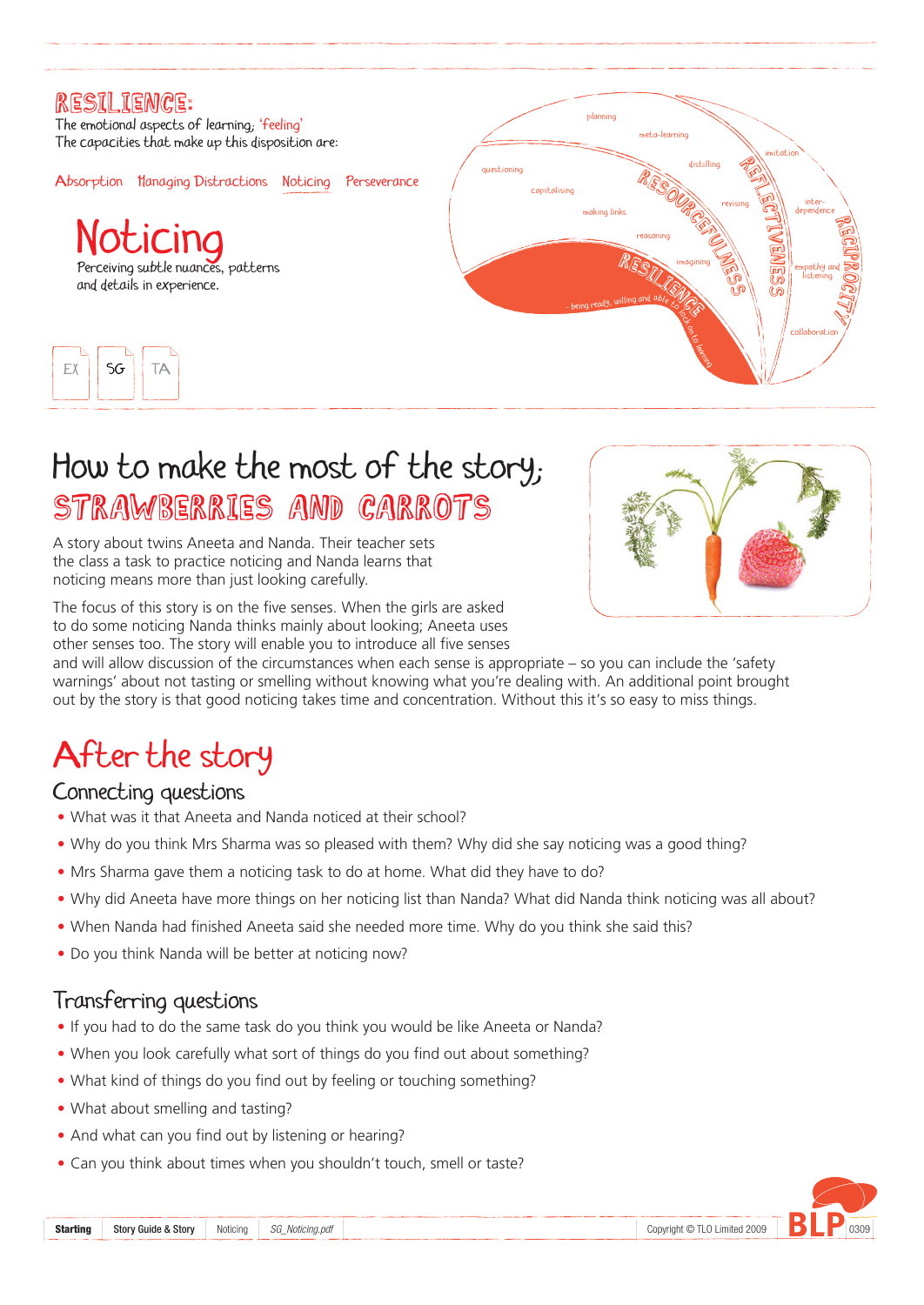## STRAWBERRIES and Carrots

### A story to introduce: Noticing

Aneeta and Nanda are twins (perhaps you have heard a story about them before). They are both in Mrs Sharma's class at Three Oaks Primary School. Aneeta asked her mum one day what was an Oak and her mum told her all about oak trees and they looked at some pictures in a book. Nanda liked the shape of the oak leaf, with its wavy edge all around. When they went to school the next day they looked for the oak trees but they could only find two.

"Why is it called Three Oaks if there are only two oak trees?" Aneeta asked her mum.

"I really don't know," said mum "you'd better ask Mrs Sharma."

"That was very clever to have spotted that there were only two oak trees," Mrs Sharma said. "There used to be three, a long time ago when the school was new. Then they had to put in some new classrooms when there were more children to come to the school, so they had to cut down one of the trees. It was quite sad really because oak trees are very beautiful."

Nanda wondered why they didn't change the name of the school to Two Oaks.

Mrs Sharma talked to the class about the oak trees and she said how clever it was of Aneeta and Nanda to notice that there were only two of them in the school grounds. She told the class that careful noticing was a very useful thing to be able to do and she said that she would give them a special job to do at home that week-end to practice noticing.

On their way home from school Aneeta and Nanda told their mum what they had to do.

"We've got to choose a fruit or a vegetable," said Aneeta.

"And then we've got to see how many things we can notice about it," Nanda added. "Mrs Sharma said that we can ask mums or dads to help us to write it all down because we might not know all the words."





"Will you help us mum?" asked Aneeta.

"Of course I will," she said, "and I'm sure dad will help too.

On Saturday morning Aneeta and Nanda went with mum and dad to do the shopping and mum said that they could choose any fruit or vegetable for their homework (home learning?). Aneeta decided

that she would choose a fruit, but she couldn't decide whether to have a banana or a strawberry. Nanda knew just what she would like  $-$  her favourite vegetable  $-$  a carrot; and in the end Aneeta chose a strawberry.

After lunch mum and dad said they would both help, so Aneeta went with mum into the kitchen with her strawberry and Nanda took her carrot into the garden with dad.

"And remember," said dad, "we're only going to help you with the writing – you've got to tell us what you want to say. You've got to do the noticing."

A little while later Nanda came into the kitchen.

"We've finished," she said, "I can't think of anything else."

But Aneeta wanted a bit longer.

"Give us five more minutes," said mum.

So five minutes later they all met up again in the garden.

"How many things have you noticed about your strawberry?" Nanda asked Aneeta.

Aneeta and mum counted the things on their list.

"I've got 12 things," said Aneeta.

Nanda was a bit surprised.

"I've only got 6," she said. "I'll count them again."

So she counted the things on her list and she could still only find 6 things that she'd noticed about her carrot

"I wonder if there are some things you didn't think about," suggested mum. "Why don't you read your list out to us."

Dad helped Nanda to read what she had written:

"It's orange and it's long and pointed. That's three things. It's flat at the top and there are little bits of stalk sticking out. That's five. And there are little creases and cracks all over it. That's six. You read your list now Aneeta."